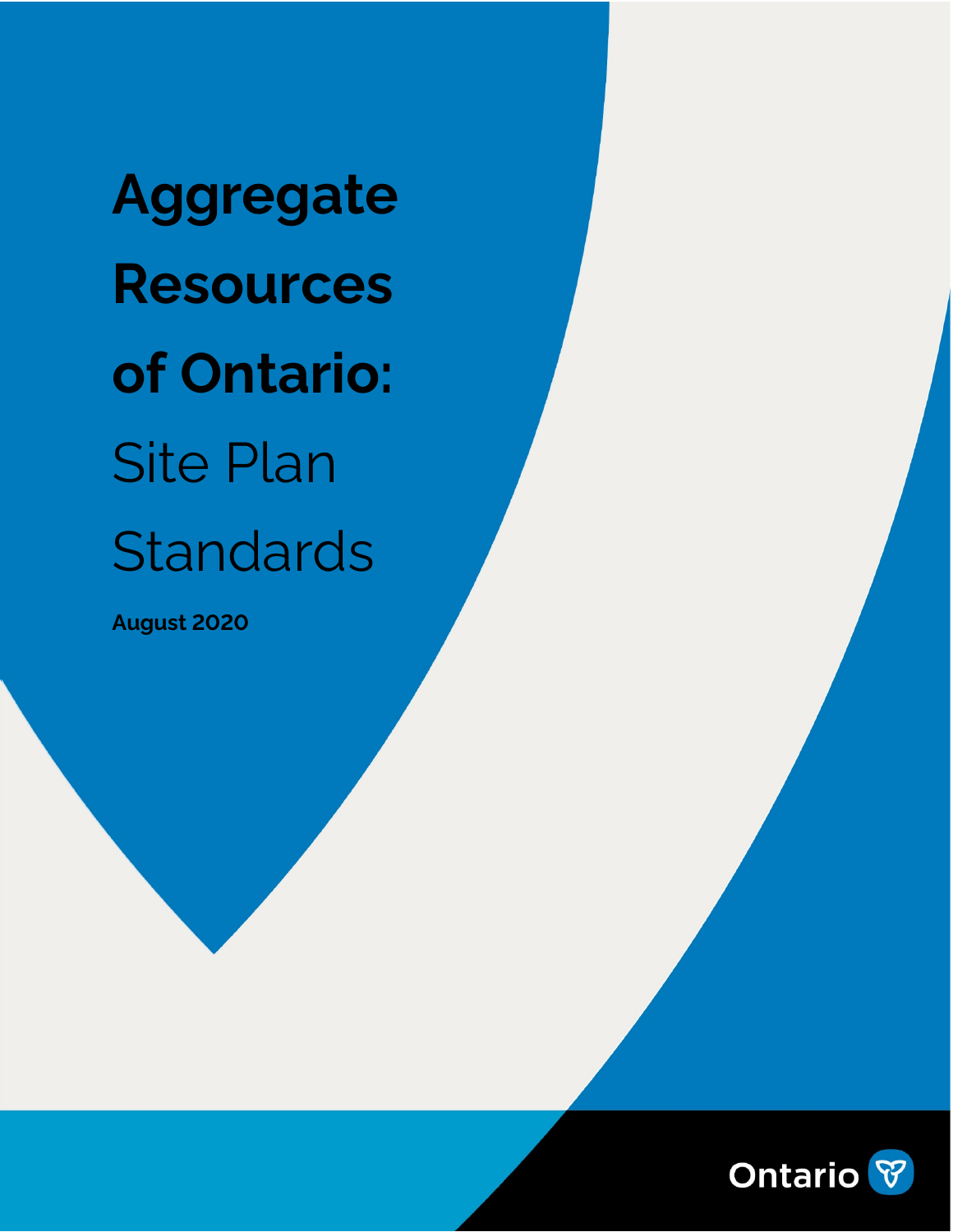### **ISBN 978-1-4868-4707-5 (PRINT)**

**ISBN 978-1-4868-4708-2 (HTML)**

**ISBN 978-1-4868-4709-9 (PDF)**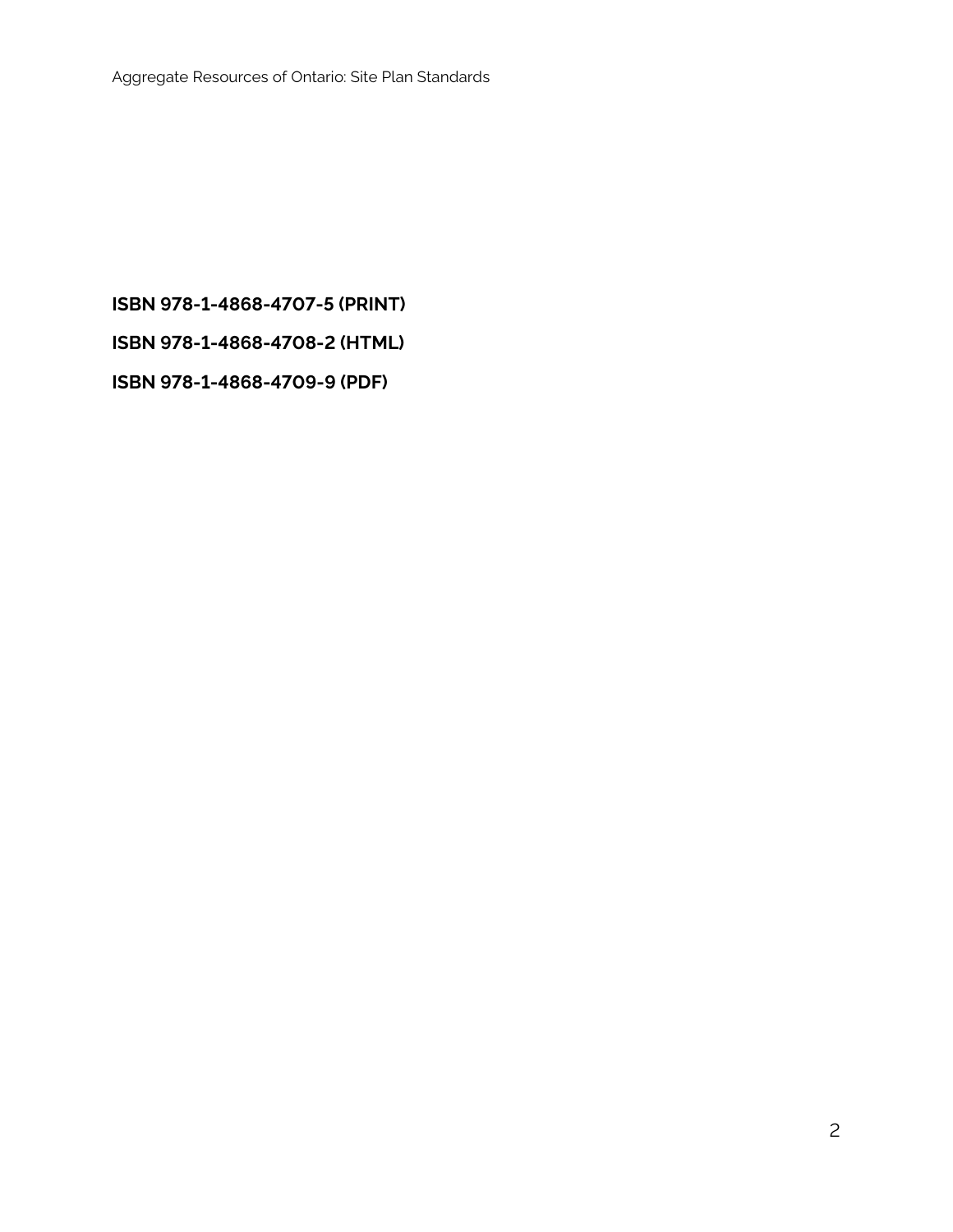# **Contents**

| Applications for aggregate permit to extract from land under water |  |
|--------------------------------------------------------------------|--|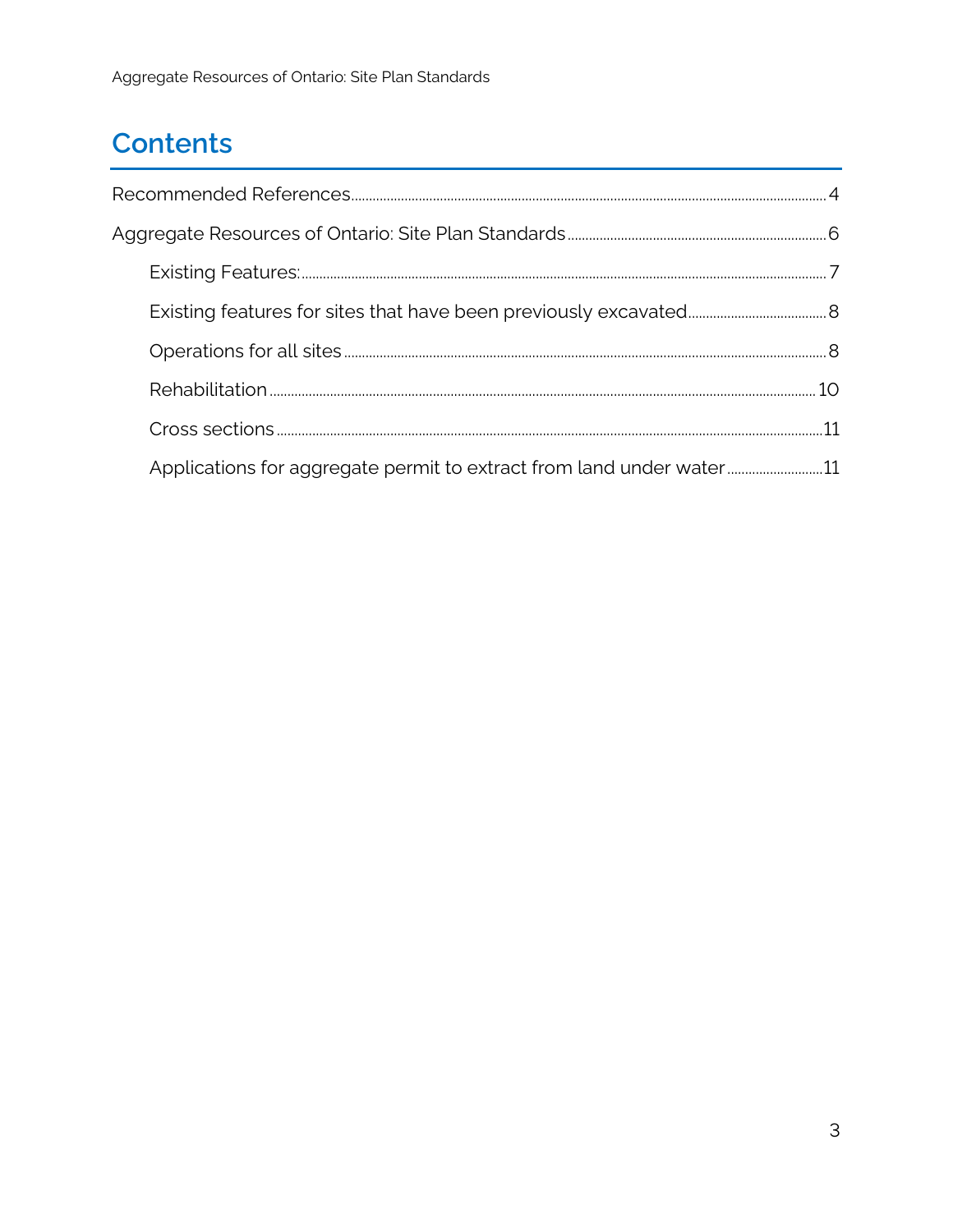## <span id="page-3-0"></span>**Recommended References**

When applying for a licence, aggregate permit or wayside permit and depending on the location of the proposed site, the applicant may wish to pre-consult with agencies that will be circulated the application for review.

The following is a list of references that applicants may find useful when preparing the information described in the above standards:

- a. Provincial Policy Statement and associated technical guidance material (e.g. the natural heritage reference manual);
- b. Endangered Species Act, 2007
- c. Federal Species at Risk Act
- d. Federal Fisheries Act and Associated Guidelines;
- e. Oak Ridges Moraine Conservation Plan (e.g., Oak Ridges Moraine Conservation Plan and Technical Paper)
- f. The Greenbelt Plan, (e.g., Greenbelt Technical Paper)
- g. A Place to Grow: Growth Plan for the Greater Golden Horseshoe
- h. Niagara Escarpment Planning and Development Act and Niagara Escarpment Plan
- i. Lake Simcoe Protection Act, and Lake Simcoe Protection Plan
- j. Growth Plan for Northern Ontario
- k. Parkway Belt West Plan
- l. Central Pickering Development Plan
- m. Northern Ontario Growth Plan
- n. Zoning by-law(s);
- o. Official Plan(s);
- p. Crown Land Use Planning Atlas and associated land use direction/plans (e.g., Community Based Land Use Plans)
- q. Applicable Resource Management Plans (e.g., Forest Management Plans (FMP)
- r. Ontario Heritage Act, associated regulations, standards, guidelines and guidance documents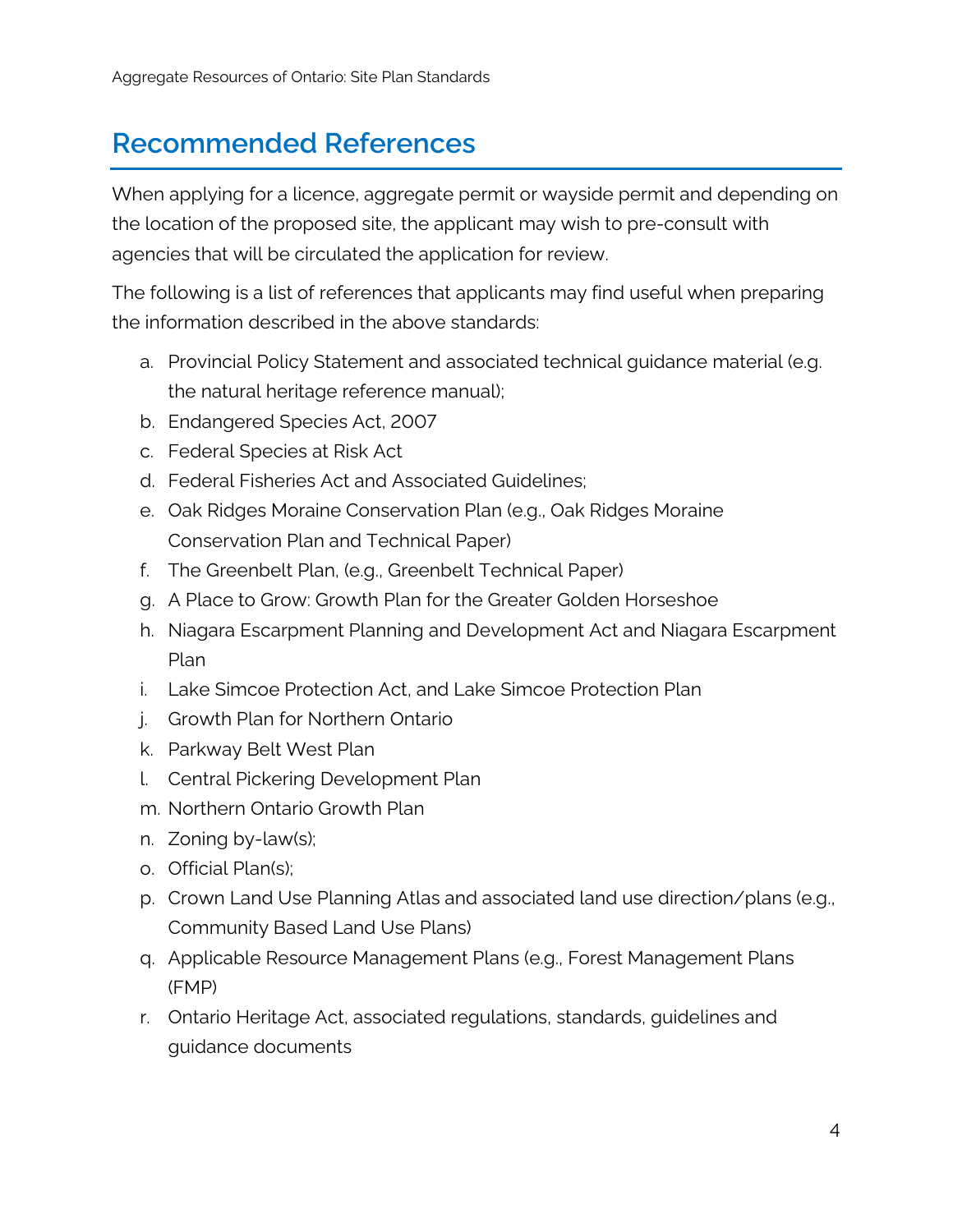- s. Association of Professional Geoscientists of Ontario Professional Practices Guidelines for Groundwater Resources
- t. Ontario Water Resources Act;
- u. Conservation Authorities Act;
- v. Clean Water Act, 2006
- w. Environmental Protection Act and technical guidelines, including for noise, dust and blasting;
- x. Environmental Assessment Act

The above list serves only as a guide and should not be interpreted as all-inclusive.

For additional information please visit Ontario's website:

### [Aggregate resources | Ontario.ca](https://www.ontario.ca/page/aggregate-resources)

### Or

### **Ministry of Natural Resources and Forestry**

### **Natural Resources Information and Support Centre (NRISC)**

300 Water Street

Peterborough, Ontario

K9J 8M5

Toll-free: 1-800-667-1940

(Monday to Friday 8:30 am to 5:00 pm except statutory holidays)

TTY: 1-866-686-6072

#### [nrisc@ontario.ca](mailto:nrisc@ontario.ca)

The ministry is committed to providing accessible customer service.

If you need accessible formats or communications supports, please contact the ministry.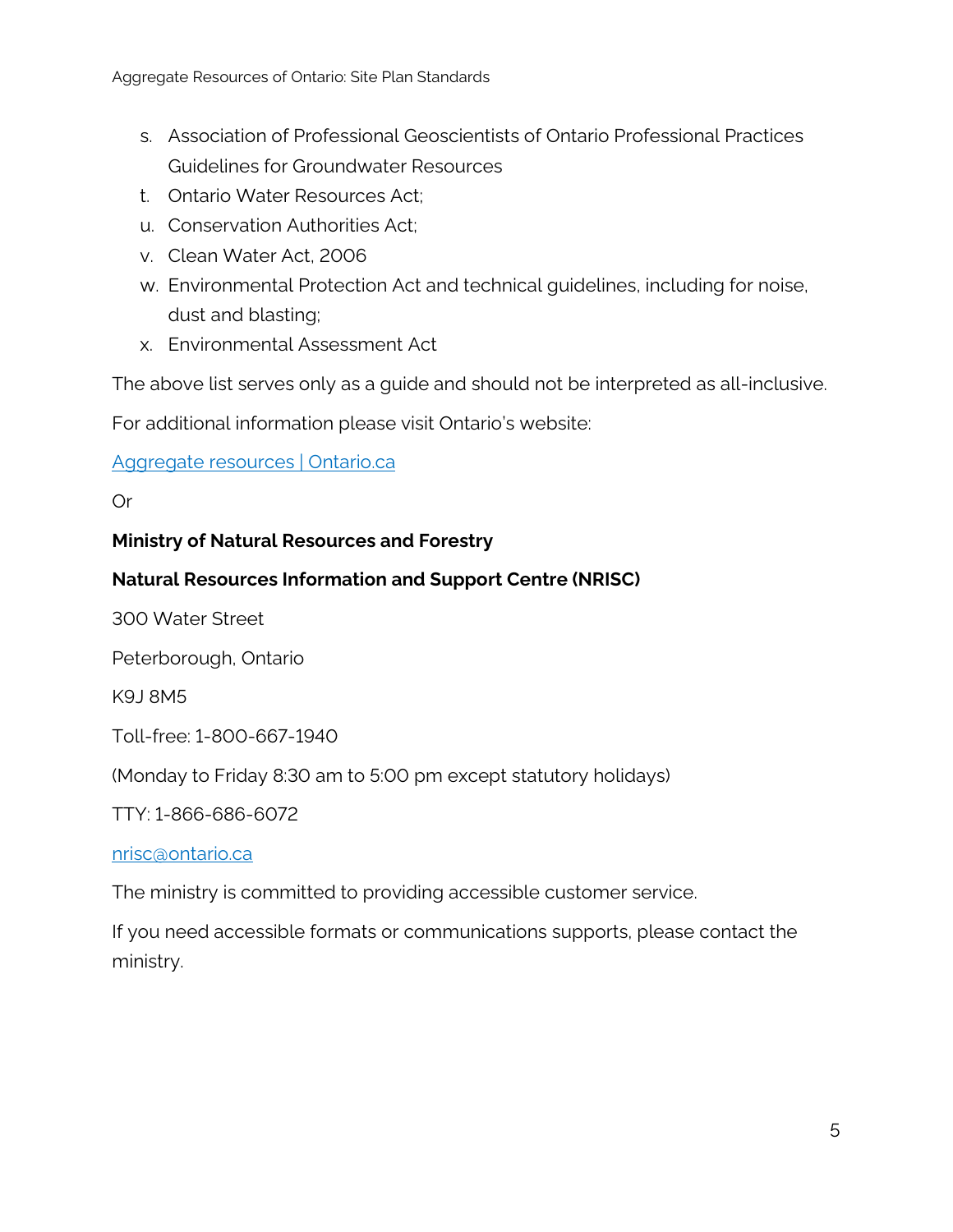# <span id="page-5-0"></span>**Aggregate Resources of Ontario: Site Plan Standards**

The site plan must be submitted electronically in PDF format using metric units of measurement.

## **For applications for a Class A licence or an aggregate permit proposing to excavate or remove more than 20,000 tonnes annually:** the site plan must consist of a minimum of three (3) separate drawings.

The site plan notes must be comprised of clear unambiguous language. The site plan must be readable digitally and when printed.

The site plan must include any of the following measures, programs, or areas that must be undertaken as identified in the Technical Reports and Information that are required to be prepared for an application:

- **numitigation measures**
- **n** monitoring programs
- **avoidance areas**
- **temporary avoidance and protection areas**
- **and refer to an adaptive management plan(s)**

Each drawing included on the site plan must be numbered and indicate the total number of drawings included (e.g., 1 of 4)

All site plans must be prepared according to the following minimum information requirements:

- 1. a key map showing the location of the proposed site
- 2. a general description of the geographic location of the site including, where applicable: lot; concession; geographic township; local municipality; upper tier municipality; and territorial district. In unsurveyed areas of the province Universal Transverse Mercator (UTM) easting and northing coordinates must be provided in lieu of lot and concession.
- 3. UTM easting and northing coordinates, measured using a Global Positioning System receiver, for every corner of the proposed site boundary and the centre point of every entrance and exit where it intersects the site boundary.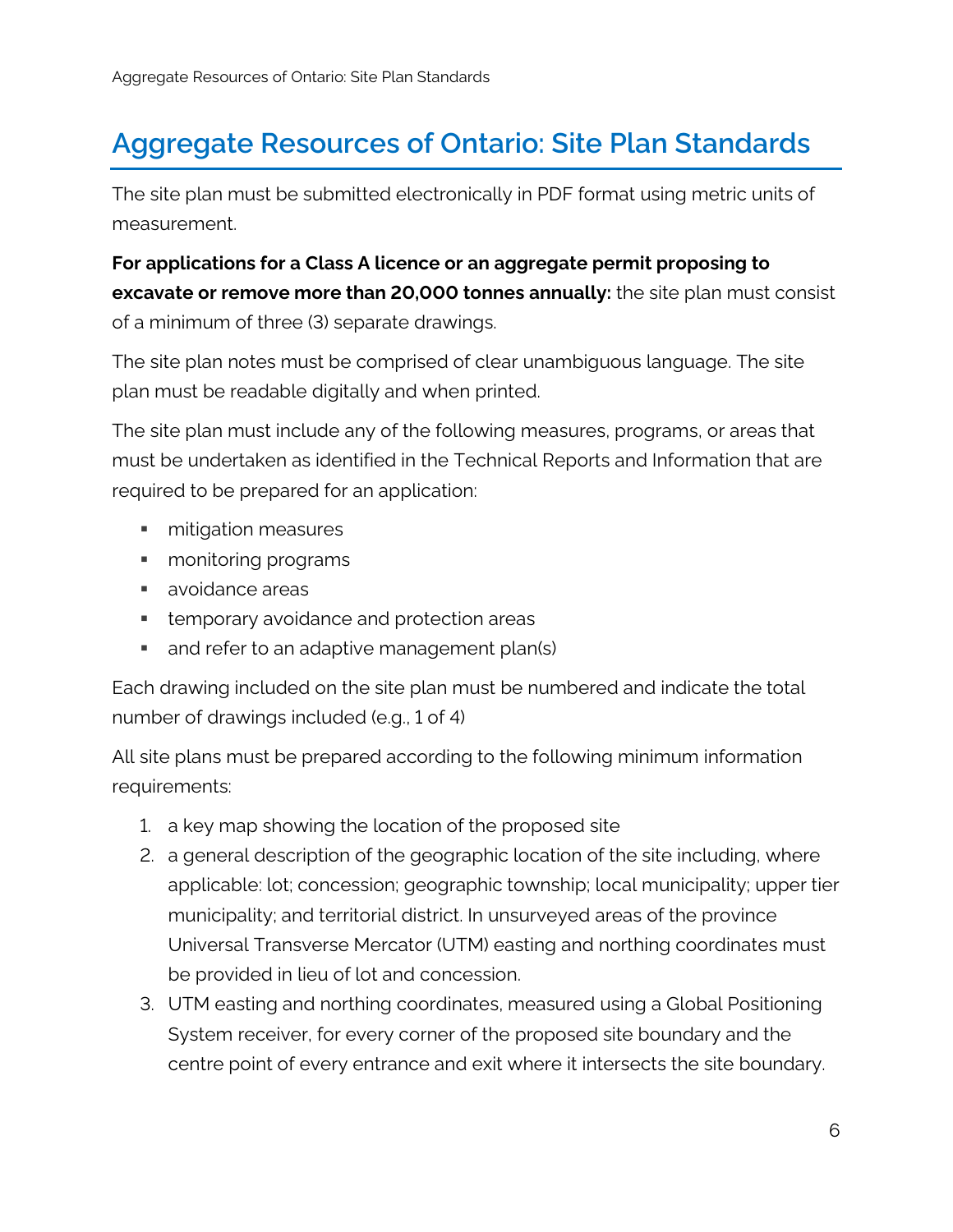If the boundary does not follow straight lines, a digital shapefile that includes metadata and projection files for each shapefile may be provided.

- 4. a scale of reference using both ratio and graphic methods between a scale of 1:1000 and 1:5000
- 5. Applicant's name, address and signature
- 6. **For wayside permit applications**: the public authority that is a party to the contract, the project number and the location of the project
- 7. Name and signature of the person that prepared the site plan if not the applicant
- 8. A statement that "this site plan is prepared under the *Aggregate Resources Act* for a *[Class A licence/Class B licence/aggregate permit/wayside permit]* for a *[pit/quarry/pit and quarry] [above/below the ground water table]*
- 9. A north arrow, normally pointing towards the top of the page
- 10. A schedule for recording a description of site plan amendments, including dates the amendment was made or approved
- 11. A legend on each page showing all symbols and acronyms used on that page
- 12. The proposed boundary of the site
- 13. The area of the site expressed in hectares
- 14. Lot and concession lines if in a surveyed area
- 15. A list of references, if any, which apply specifically to the preparation of the site plan drawing

### <span id="page-6-0"></span>**Existing Features:**

- 16. The existing zoning of land on and within 120 metres of the site, where applicable
- 17. The use of land on and within 120 metres of the site, such as land uses and land designations
- 18. The maximum predicted water table (metres above sea level)
- 19. The location of all existing entrance(s) to and exit(s) from the site
- 20.Significant natural features on and within 120 metres of the site
- 21. Significant human-made features on and within 120 metres of the site
- 22.The location and use of all buildings and other structures existing on and within 120 metres of the site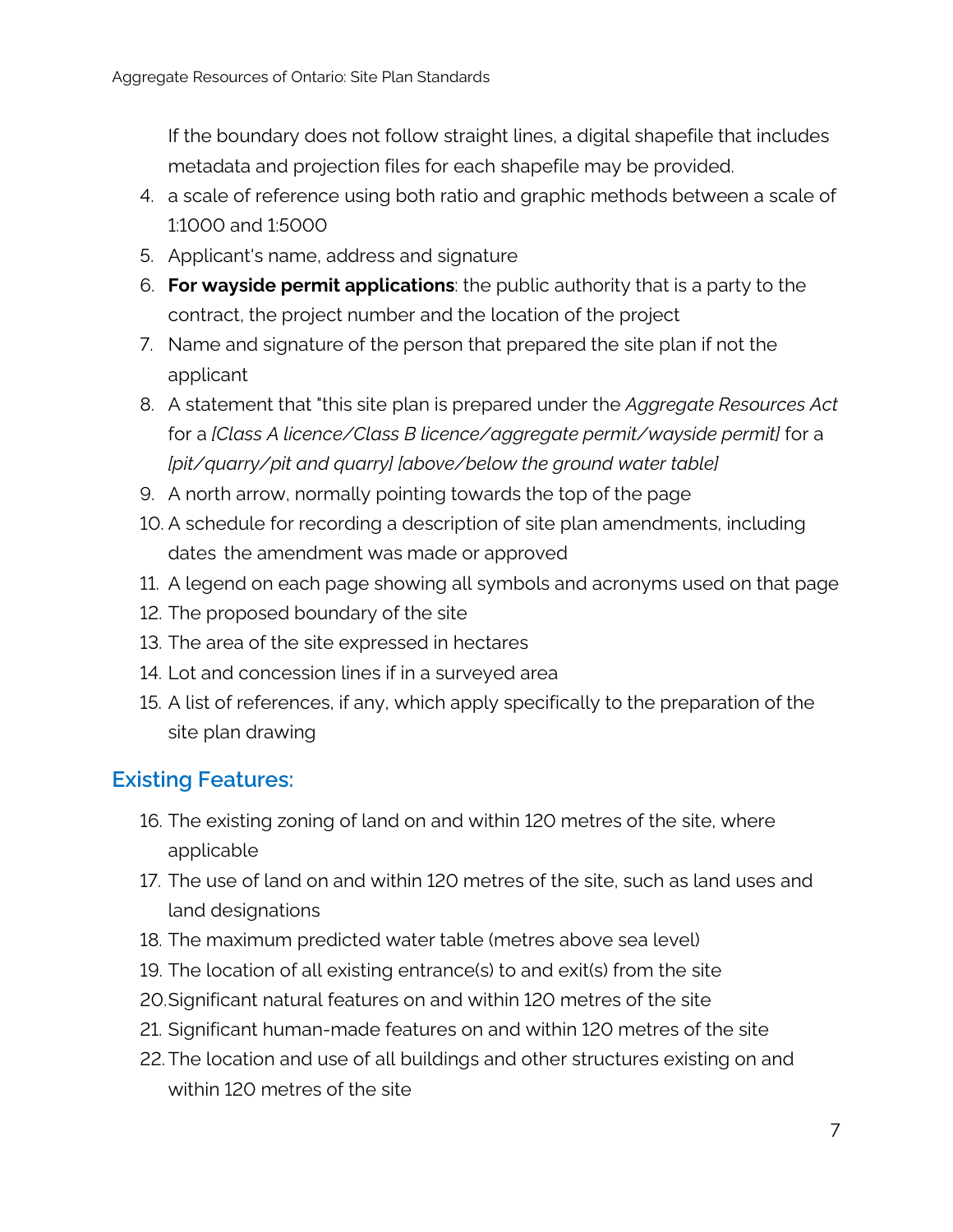- 23.The topography of the site, illustrated by a one or two metre contour interval, expressed as metres above mean sea level
- 24. Existing surface water drainage and drainage facilities on and within 120 metres of the site
- 25. The location of existing tree cover (i.e. wood lots and hedge rows) on site and within 120 metres of the site
- 26.The location and type of existing fences on the site

## <span id="page-7-0"></span>**Existing features for sites that have been previously excavated**

- 27. Any existing excavation faces and rehabilitated areas
- 28.The location of any existing recyclable materials on the site
- 29.Any existing fuel storage area(s) on the site
- 30.The location of any existing processing area(s) for stationary and/or portable equipment
- 31. The location of any existing berms and their height
- 32.The location of any existing processing area(s), noting whether stationary or portable equipment

## <span id="page-7-1"></span>**Operations for all sites**

- 33.The location of all proposed entrance(s) to and exit(s) from the site
- 34. The area to be excavated expressed in hectares
- 35. **For applications for an aggregate permit**: details about how the boundary of the site will be demarcated and details about what measures will be taken in accordance with the *Trespass to Property Act* to provide notice that unauthorized entry on the premises is prohibited
- 36.**For applications for a Class A or Class B licence**: the location and installation schedule or phasing for any proposed fencing around the licensed boundary of the site
- 37. A statement indicating if the following will be located on the site at any point during the operation of the site:
	- temporary building or structure that is incidental to the operation of the site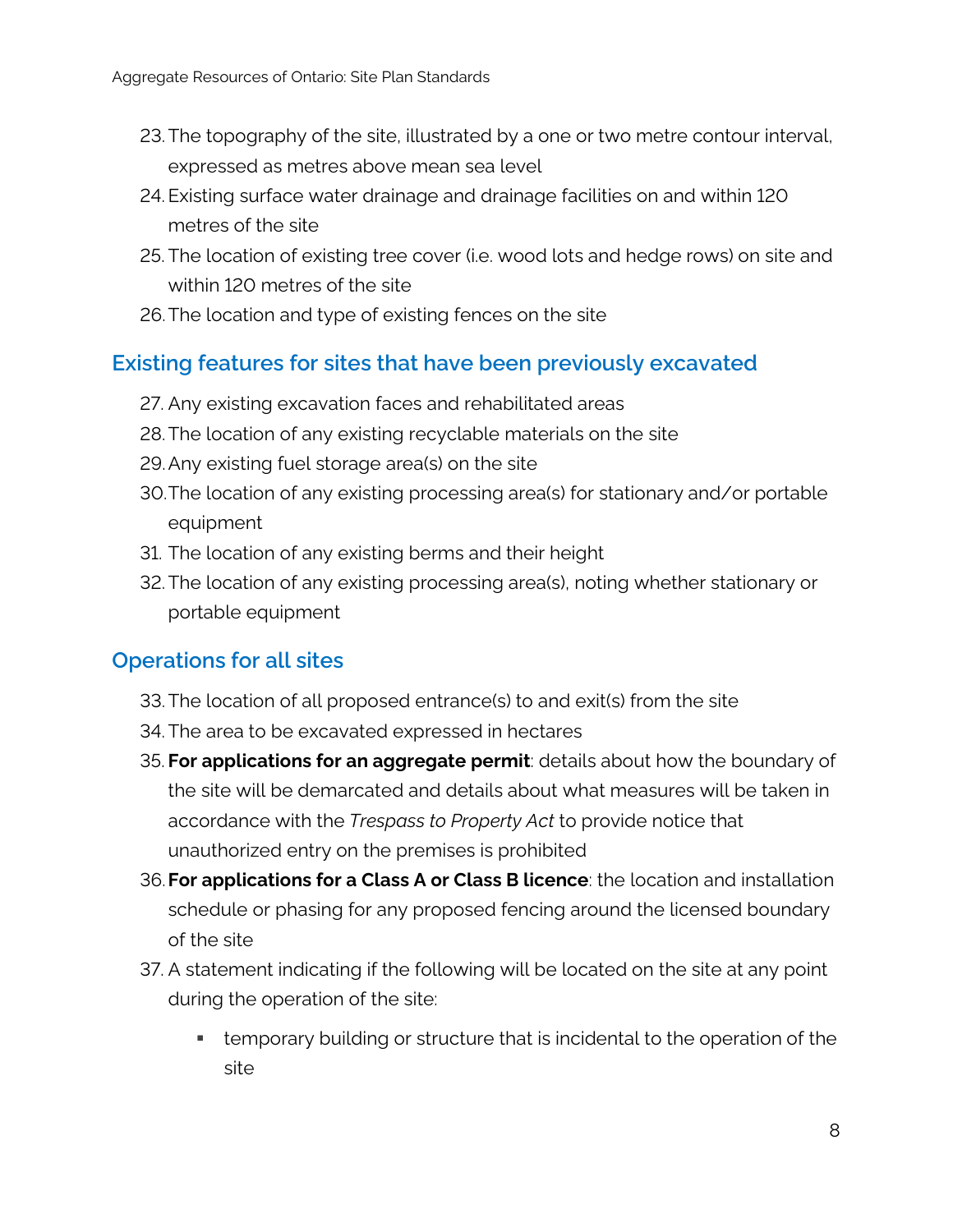- scrap storage area
- a stockpile of aggregate, topsoil, overburden, except for any such stockpiles located to mitigate noise or dust
- **internal haul roads**
- 38.The location of any proposed stationary and/or temporary processing area(s) on the site
- 39.The location of any proposed recyclable materials on the site
- 40.The proposed sequence and direction of site development
- 41. Details of how the stripping and stockpiling of the topsoil and overburden will be managed
- 42. The maximum number of lifts and the maximum height of the lifts
- 43.Any proposed surface water drainage and drainage facilities, water diversion and points of discharge to surface water on the site or within 120 metres of the site
- 44. A statement indicating whether source water protection policies apply to the site, noting any associated mitigation measures
- 45. Identify any fuel storage area(s)
- 46.The location and labelling of all excavation setbacks from the proposed site boundary
- 47. The final excavation elevation(s) of the site using spot elevations
- 48.The location and minimum height of any proposed berms
- 49.Details on how the berms will be vegetated and maintained
- 50.Details of how the aggregate materials will be excavated, including the method(s) of extraction and a listing of the types of equipment to be used
- 51. Details of proposed tree screens and how they will be maintained
- 52. Details on the hours of operation of the site considering all operations that involve the physical movement of aggregate
- 53. Details of how trees and stumps shall be disposed of or utilized
- 54. A section recording any differences between proposed operations and the operational requirements specified in section 0.13 of Ontario Regulation 244/97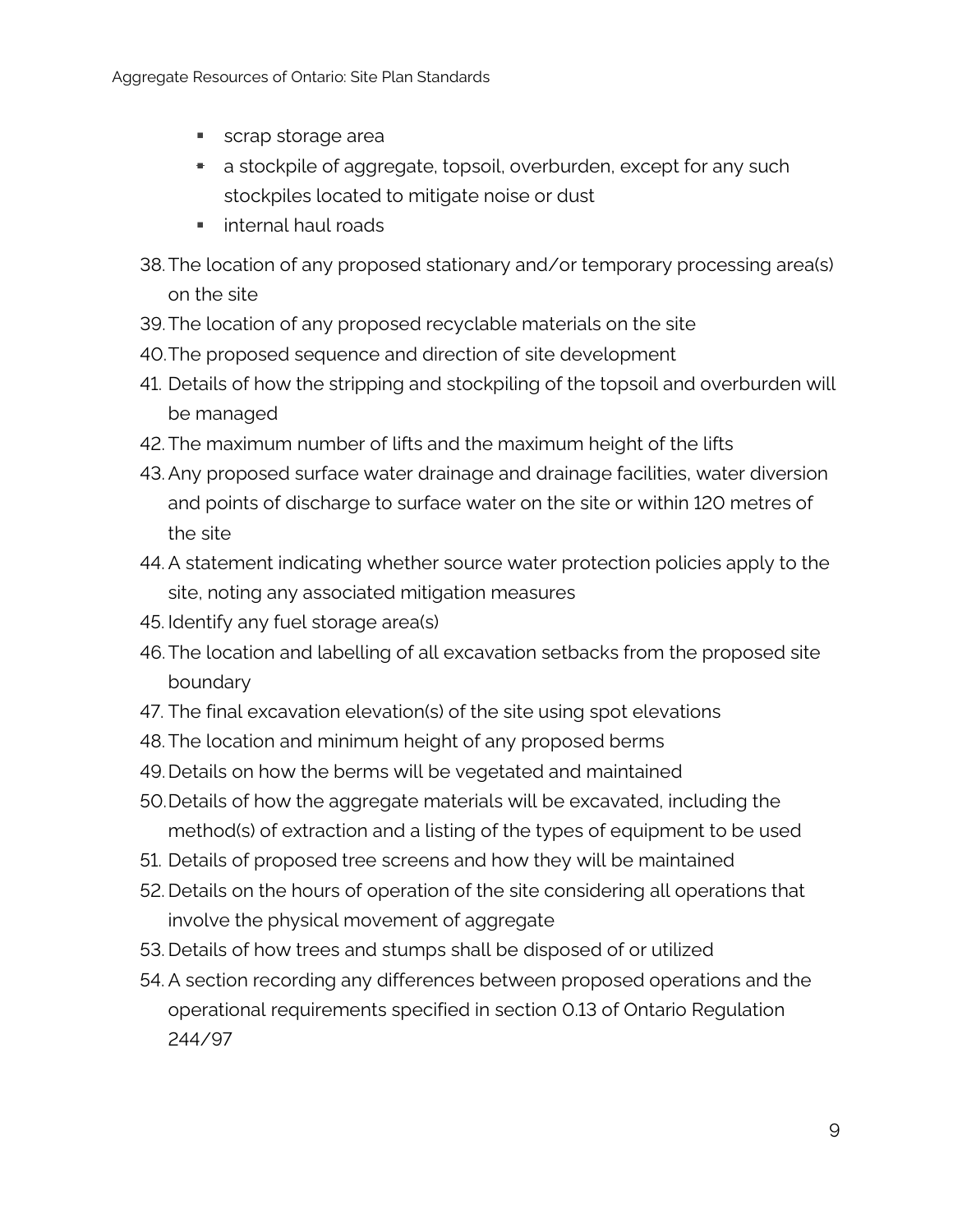- 55. A statement to indicate the maximum number of tonnes of aggregate to be removed from the site in any calendar year
- 56. **If the proposed site is located within the Protected Countryside of the Greenbelt Plan**: a statement to indicate the maximum allowable disturbed area for the site
- 57. **For an application for a quarry proposing to blast:** details about frequency and timing of blasts
- 58. **For an application for a quarry proposing to blast:** the number of sensitive receptors that are located within 500 metres of the boundary of the site and the distance from the boundary to each sensitive receptor

## <span id="page-9-0"></span>**Rehabilitation**

- 59.Proposed final rehabilitated state of the site
- 60.Details on how progressive rehabilitation will be conducted in relation to the operational sequences
- 61. Details on how the overburden and topsoil will be used to facilitate progressive and final rehabilitation
- 62.A statement indicating whether any soil, topsoil or fill material will be imported to the site for rehabilitation purposes. Where rehabilitation materials are to be imported, details on the type, use, volumes and quality of those materials, as well as details on any related testing, tracking and recordkeeping that will be carried out
- 63.The location, layout and type of vegetation that will be established on the site during progressive and final rehabilitation
- 64.Details about how the slopes will be established on the excavation faces and the pit/quarry floor
- 65. Details about any building(s) or structure(s), including any internal haul roads, that will remain on the site as part of the final rehabilitation
- 66.Details about the final surface water drainage and whether drainage facilities will remain on the site
- 67. **For an application for a Class A licence or an aggregate permit the would authorize the extraction or removal of more than 20,000 tonnes of aggregate per year:** the final elevations of the rehabilitated areas of the site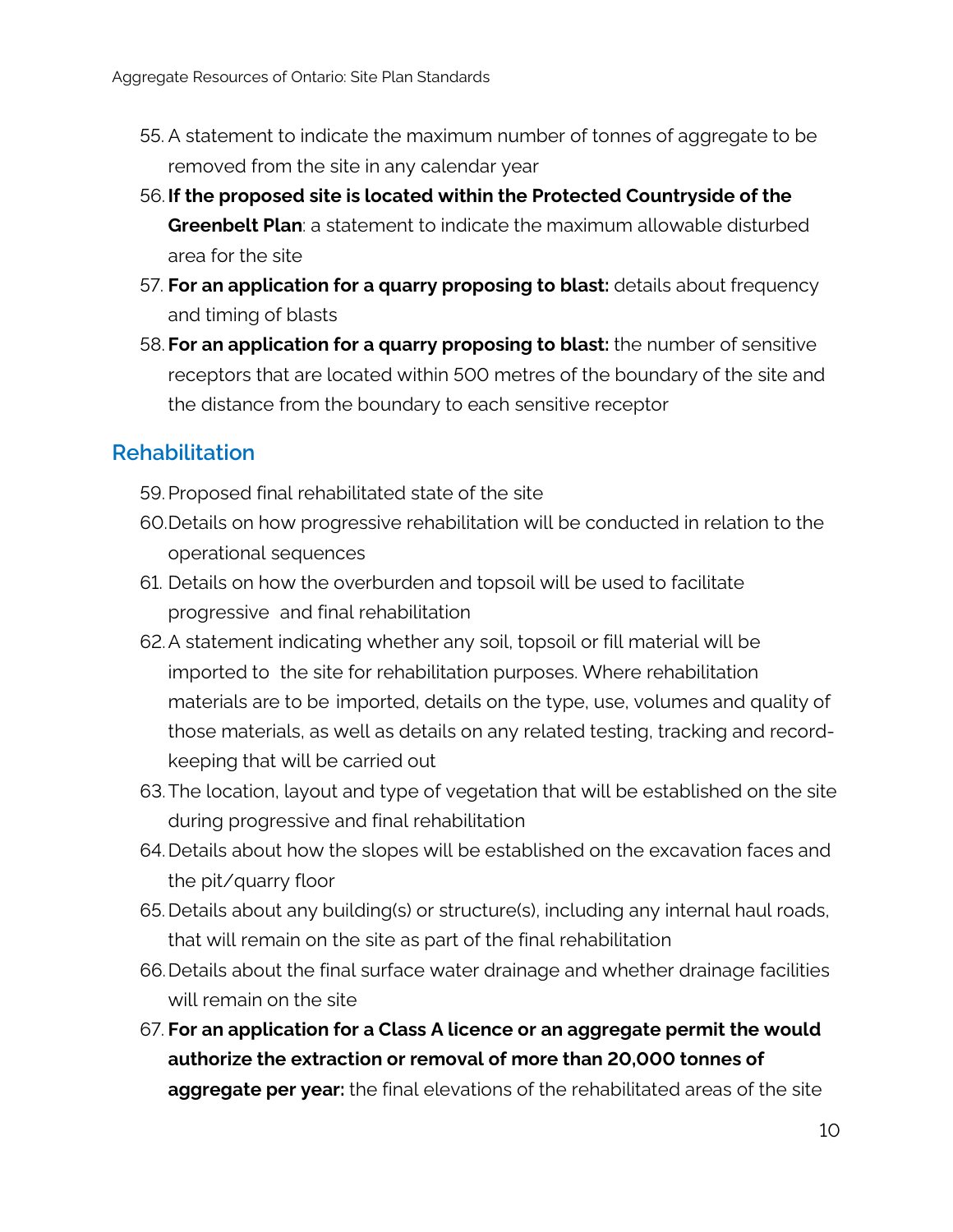illustrated by a one or two metre contour interval(s), expressed as metres above mean sea level

68.**For an application for a Class B licence or an aggregate permit that would authorize the extraction or removal 20,000 tonnes of aggregate or less per year:** the final elevations of the rehabilitated areas of the site expressed as metres above sea level

## <span id="page-10-0"></span>**Cross sections**

- 69.Identify the location of cross sections on all drawings
- 70.Appropriate horizontal and vertical scales must be clearly marked on all cross sections
- 71. One or more cross-sections of existing conditions and rehabilitation of the site, including final slope gradients and final floor elevation
- 72. The maximum predicted ground water table
- 73. **For an application for a Class A licence or an aggregate permit that would authorize the extraction or removal of more than 20,000 tonnes of aggregate per year** a cross-section of a typical berm design, if berms will be constructed on the site

## <span id="page-10-1"></span>**Applications for aggregate permit to extract from land under water**

Applications for an aggregate permit to extract from land under water must include a site plan prepared in accordance with all requirements as noted above, with the exception that the requirements outlined in paragraphs 16 to 74 above are replaced with those in the paragraphs 75 to 100 below:

- 74. A key map showing the following if located within 500 metres of the proposed extraction area:
	- **the location of the site relative to land**
	- demarcation of any boundaries including municipal, provincial, or international boundaries
- 75. Identify if the following is located within 500 metres of the proposed extraction area: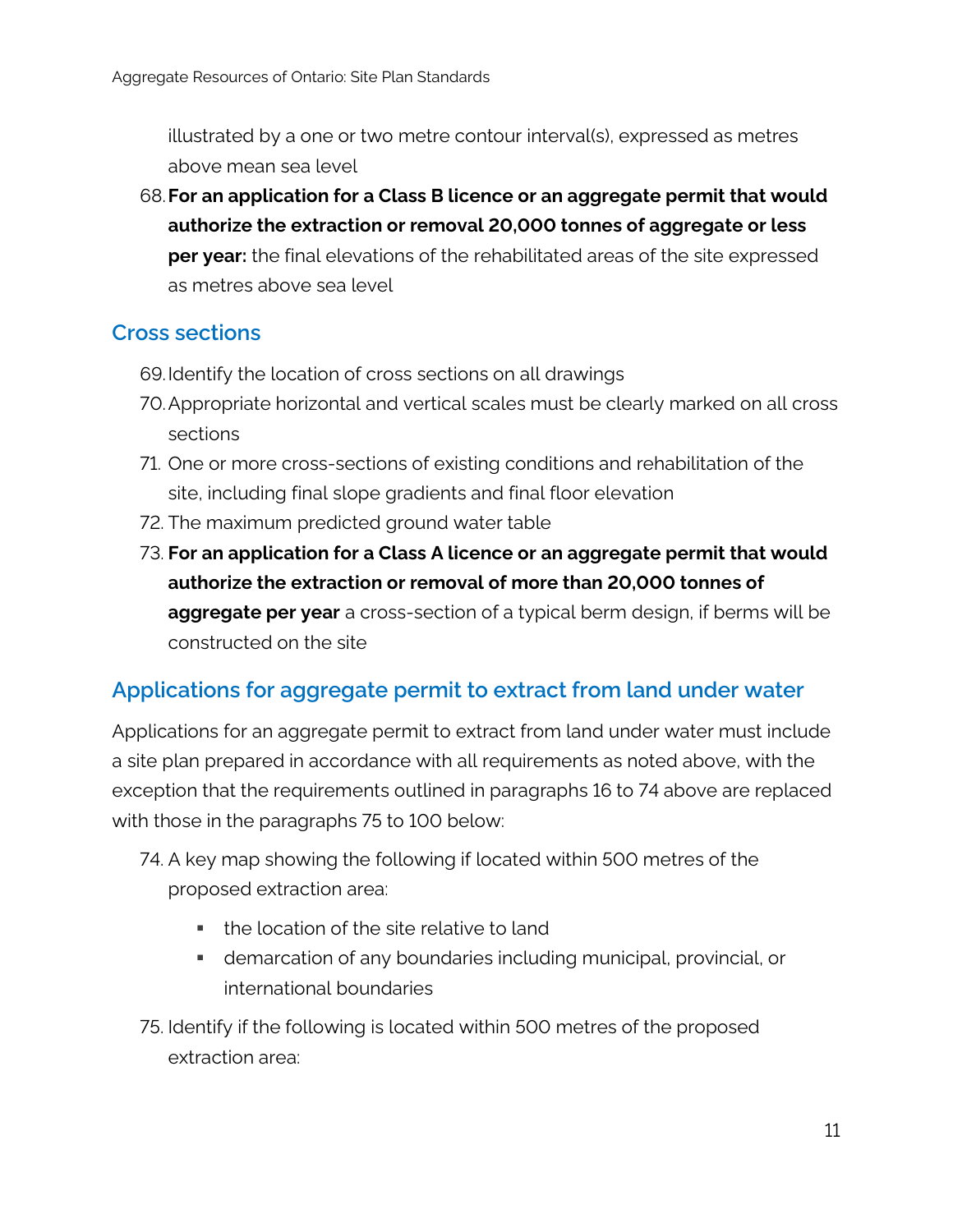- **qeothermal systems,**
- source protection zones that include drainage areas and/or dams
- **any zones with contaminated sediment**
- 76. The name of the water body from which extraction is proposed.
- 77. UTM easting and northing coordinates and any identified offshore tracts or other boundaries within the proposed permit site
- 78. A scale of 1:10,000 to 1:50,000 or using available topographic mapping and bathometric charts of a similar scale
- 79. Low water elevation or "chart datum" (metres above sea level);
- 80.If the proposed permit area is within 500 metres of any shoreline, the topography (using 2 metre contour intervals) and drainage features for all land extending 0.5 metre inland of the shoreline areas must be shown
- 81. The bathometry of the water bottom within 1000 metres of the site (using 2 metre contour intervals)
- 82.The location and use of all shoreline, nearshore and offshore facilities and related structures (e.g. harbours, wharves, water intakes, sewage outfalls, pipelines, well heads), and navigational aids and navigational channels located within 500 metres of the proposed extraction area
- 83.A statement summarizing ownership of the proposed permit area (e.g. Crown or private)
- 84.Significant natural or human-made features within 500 metres of the proposed extraction area
- 85. The location, type and installation schedule of any structures to be established within the permit site (e.g. navigational aids, monitoring stations)
- 86.Clearly identify the sequence and direction of extraction including the area (in hectares) of each extraction area and the proposed depth of extraction below the normal water bottom
- 87. Details of how the aggregates are to be removed, including a listing of the types of equipment to be used (e.g. clam or suction dredge), and details of the extraction process, designed depth of extraction and discharge procedure and depth of discharge;